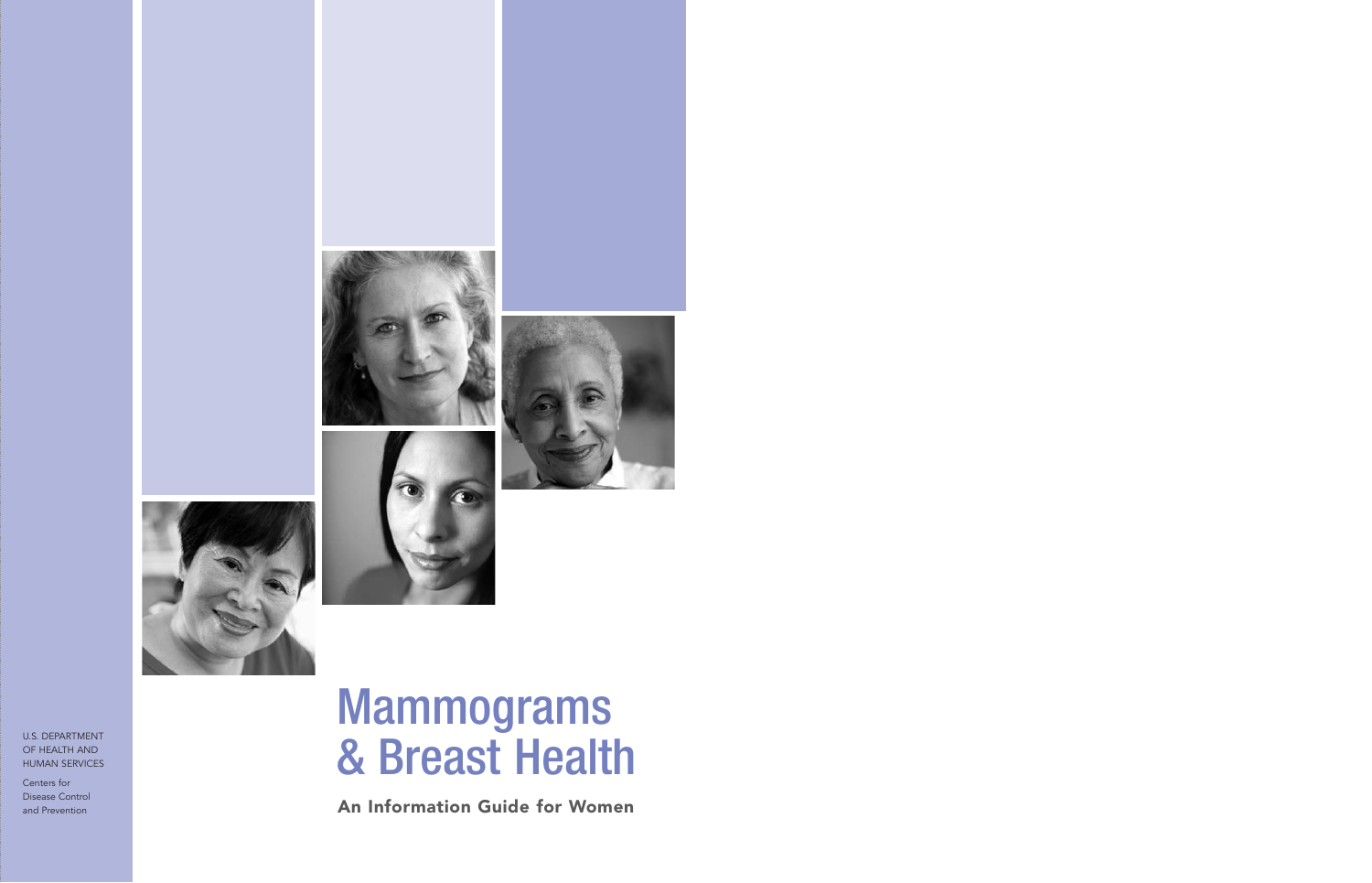This booklet was developed by the Centers for Disease Control and Prevention.

This booklet is not copyrighted. Readers are encouraged to duplicate and distribute as many copies as needed.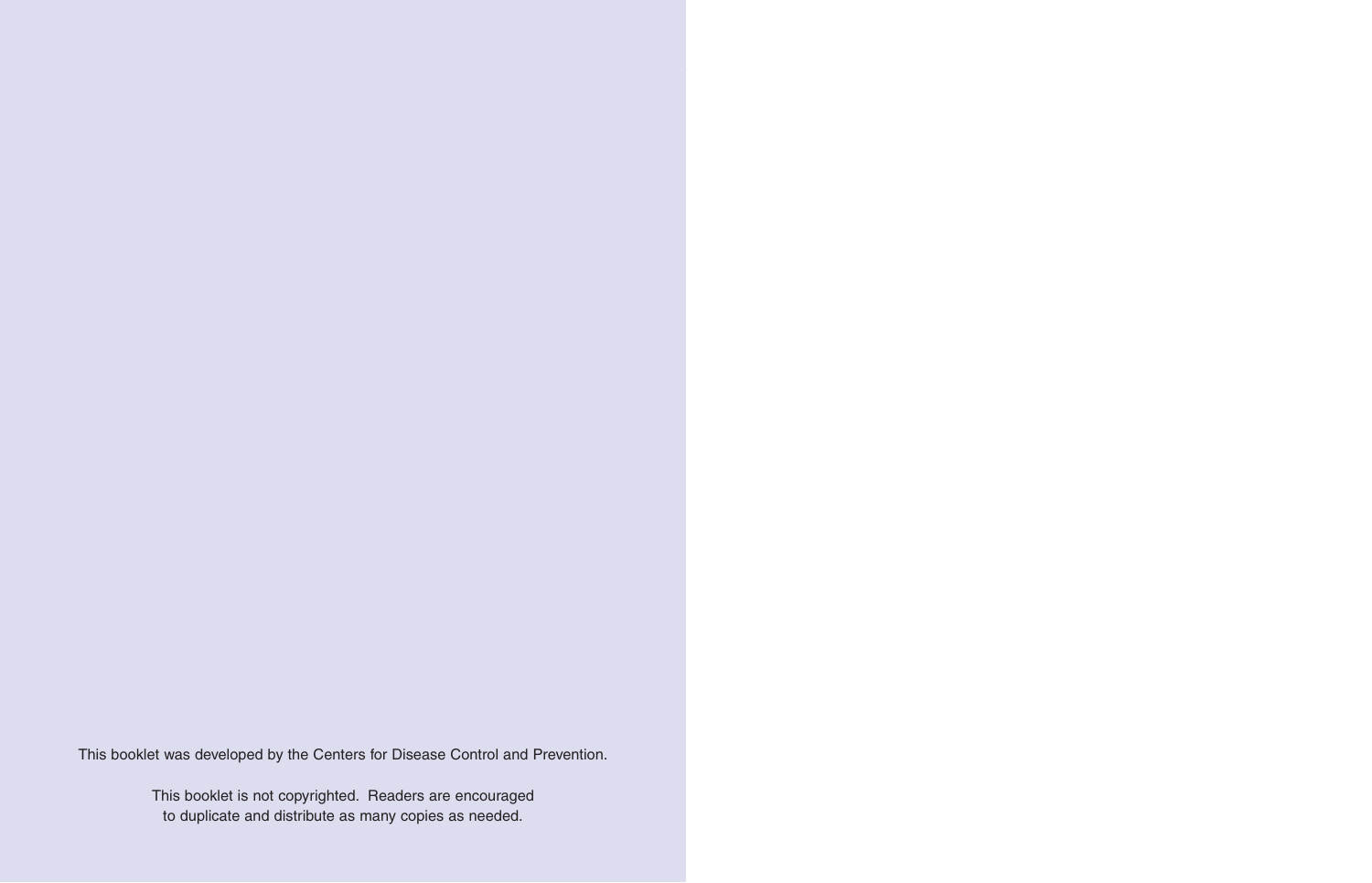| Table of <b>Contents</b>                                                                                                                                                                                                                                                                                                                                                                                                                             |     |
|------------------------------------------------------------------------------------------------------------------------------------------------------------------------------------------------------------------------------------------------------------------------------------------------------------------------------------------------------------------------------------------------------------------------------------------------------|-----|
| Introduction                                                                                                                                                                                                                                                                                                                                                                                                                                         | 2   |
| <b>Understanding Breast Health</b><br>• What are breasts made of?<br>• What is a normal breast?<br>• What can affect my breasts?<br>Lumps and breast health<br>• Examining your breasts                                                                                                                                                                                                                                                              | 3   |
| <b>About Breast Cancer</b><br>• Tumors and breast cancer<br>• What causes breast cancer?<br>• What affects my risk for breast cancer?<br>• Staying healthy and preventing cancer<br>• What are the symptoms of breast cancer?<br>Is breast cancer the most common cause of death for women?<br>• How many women are affected by breast cancer?                                                                                                       | 5   |
| <b>Understanding Mammograms</b><br>• Mammograms: Why should I get one?<br>• What is a mammogram and how is it done?<br>• Will the mammogram hurt?<br>How does mammography work?<br>Questions to ask<br>When do I get the results?<br>• What can affect my mammogram?<br>• When should I get a mammogram?<br>• Screening and diagnostic mammograms<br>Tips for getting a mammogram<br>$\bullet$<br>How accurate is a mammogram?<br>• New technologies | 10  |
| After the Mammogram<br>• What if my mammogram is normal?<br>What if my mammogram is abnormal?<br>What happens if they find breast cancer?<br>How is breast cancer treated?                                                                                                                                                                                                                                                                           | 16  |
| <b>Resources</b><br>• Where can I get a mammogram?<br>• Who can I talk to if I have additional questions?<br>• Where can I learn more?                                                                                                                                                                                                                                                                                                               | 19. |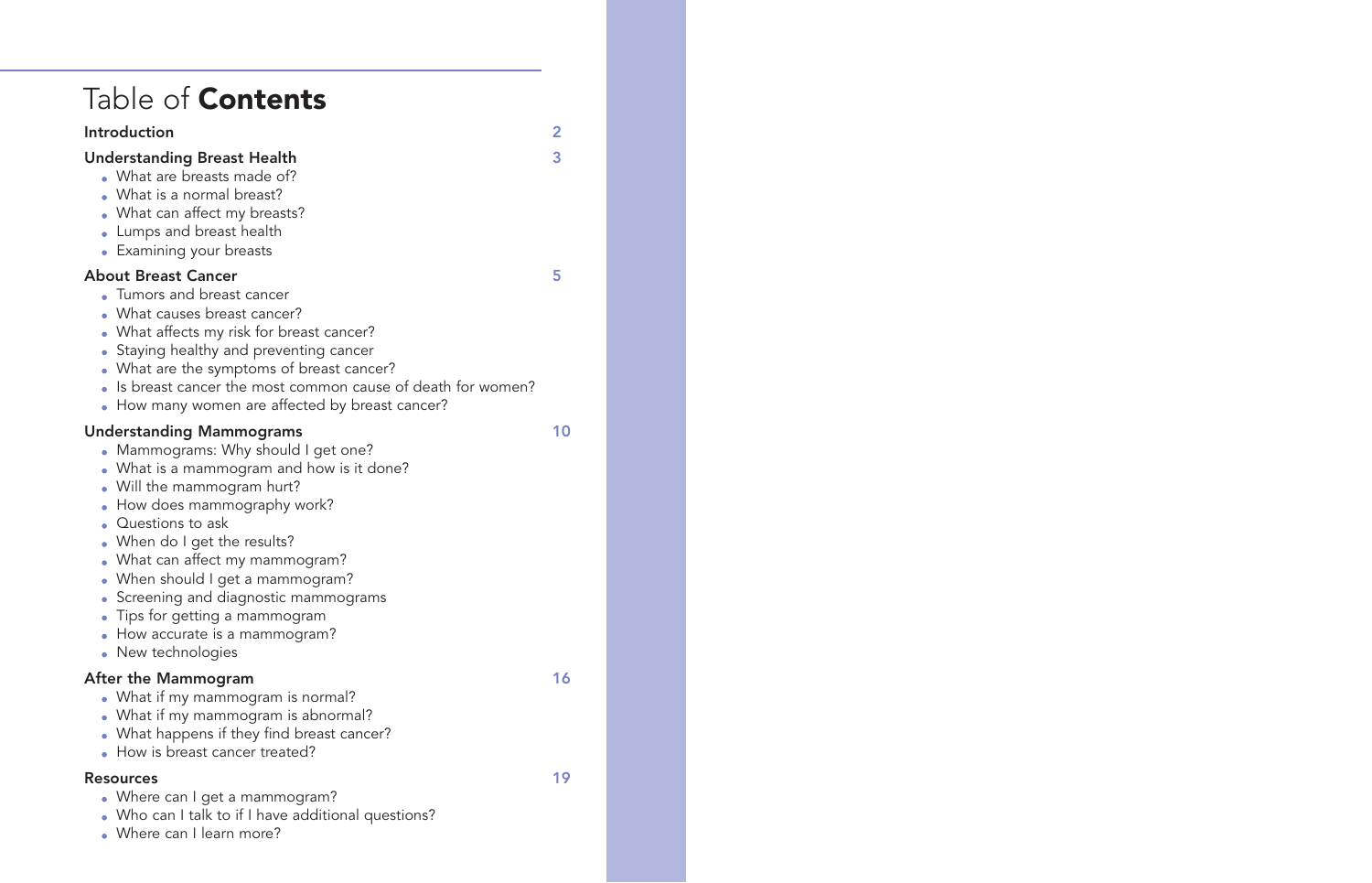# <span id="page-3-0"></span>Introduction

This booklet explains the mammogram,

an x-ray test that is used to find breast

cancer. To understand how and why

this test is used, let's begin with some

basic information on the breast and

breast health.

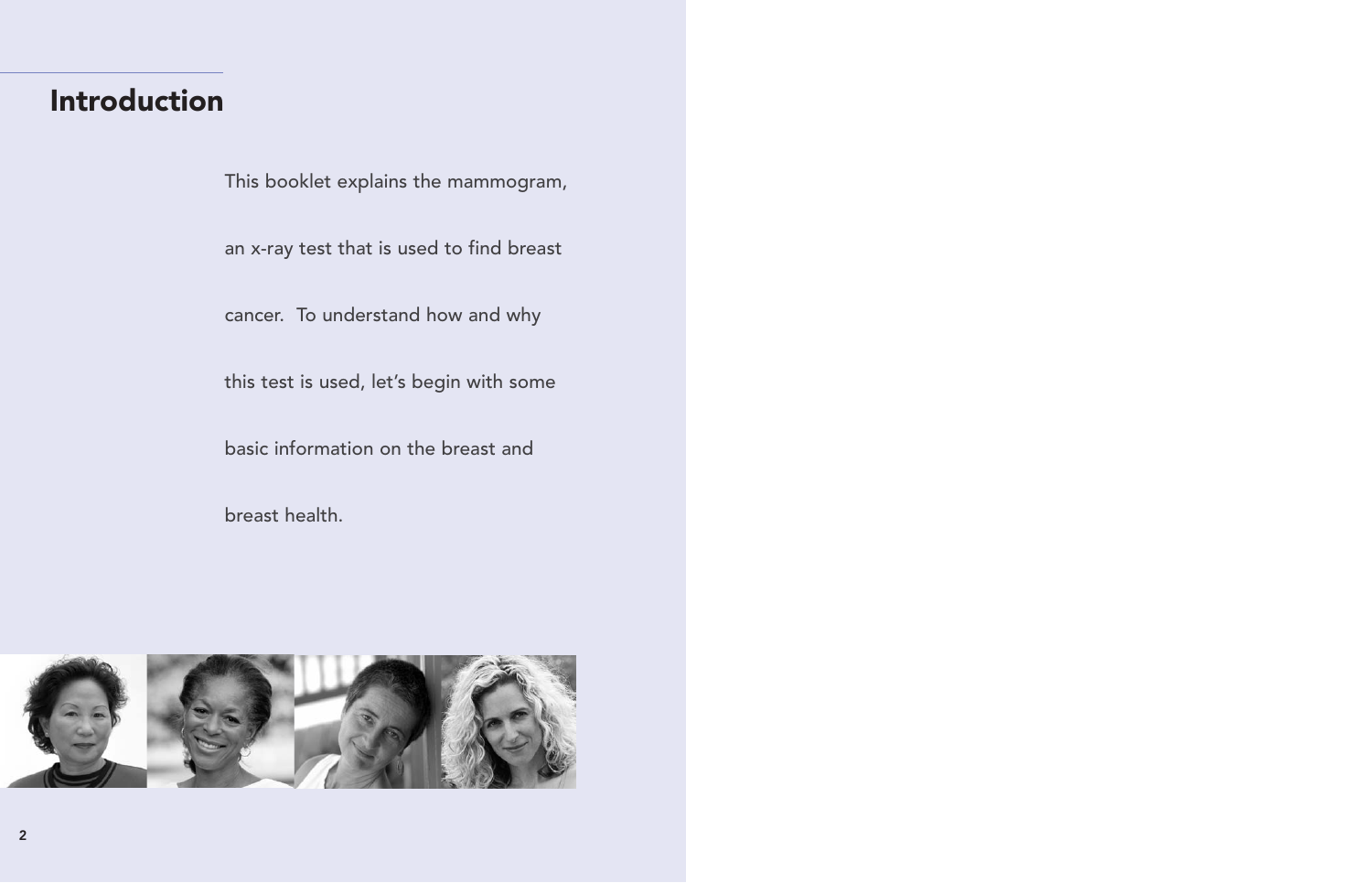# <span id="page-4-0"></span>Understanding Breast Health



#### What are breasts made of?

The breast is made up of three main parts: glands that produce milk; ducts, or passages, that carry milk to the nipple; and connective tissue (which consists of fibrous and fatty tissue) that connects and holds everything together. Most breast cancers occur in the glands and ducts.

#### What is a normal breast?

There is no such thing as a typical breast. What is normal for one woman may not be for another. Most women say that their breasts feel a little lumpy and uneven. Breasts may also be swollen and tender right before or during a menstrual period. In addition, breasts will look and feel different as you age.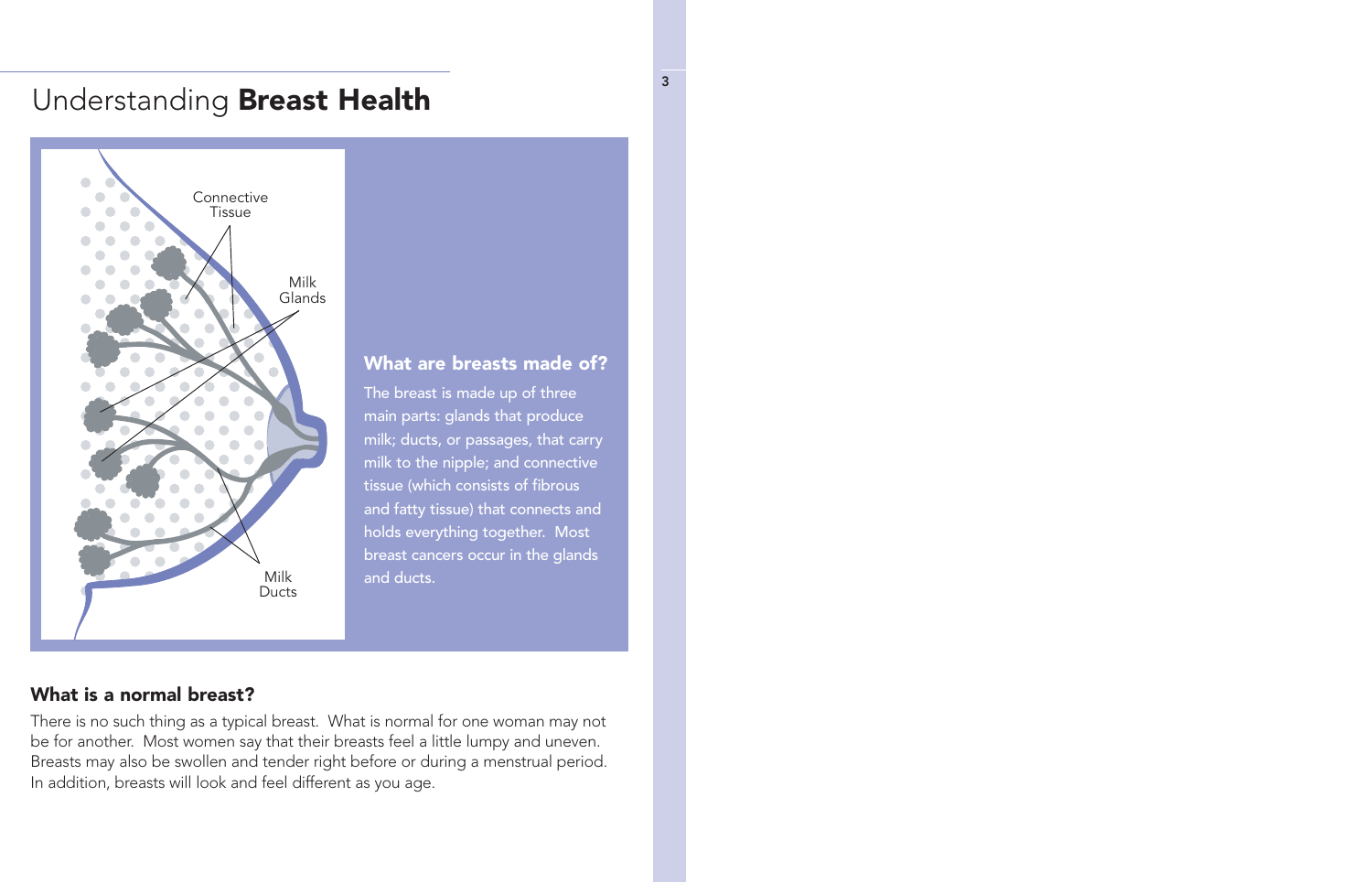# What can affect my breasts?

Many things can affect how your breasts look or feel, including:

- Your age
- Your weight
- Having children
- Whether you still get periods
- Taking certain medications or hormones

# Lumps and breast health

Most women have some lumpiness in their breasts and most breast lumps are caused by conditions other than cancer.

The most common cause of lumpiness is "fibrocystic" disease, a noncancerous condition that affects more than half of all women. Common signs of fibrocystic breasts include lumpiness, tenderness, and breast pain. Having fibrocystic breasts can sometimes make it more difficult to detect breast cancer, but it does not increase your risk of getting breast cancer. Cysts are another common cause of lumps. They are fluid-filled sacs that can develop inside a breast.

A lump in the breast can be a symptom of cancer, but most of the time, early breast cancer can't be felt. If you have a question about any breast lump, talk to your health professional. He or she can help determine what is causing the lump, often with the help of diagnostic tests.

# Examining your breasts

While breast self-exams are a common practice, not all experts recommend them. Some experts say that there is not enough scientific evidence to show that monthly breast self-exams reduce the number of women dying from breast cancer. They also say self-exams sometimes lead to anxiety and unnecessary tests. Others say that breast self-exams find cancers that other tests miss. They also say that selfexams help women become more familiar with their breasts and let them find changes that may need to be checked out. Talk to your doctor or other health professional about the benefits and limitations of performing regular breast self-examination.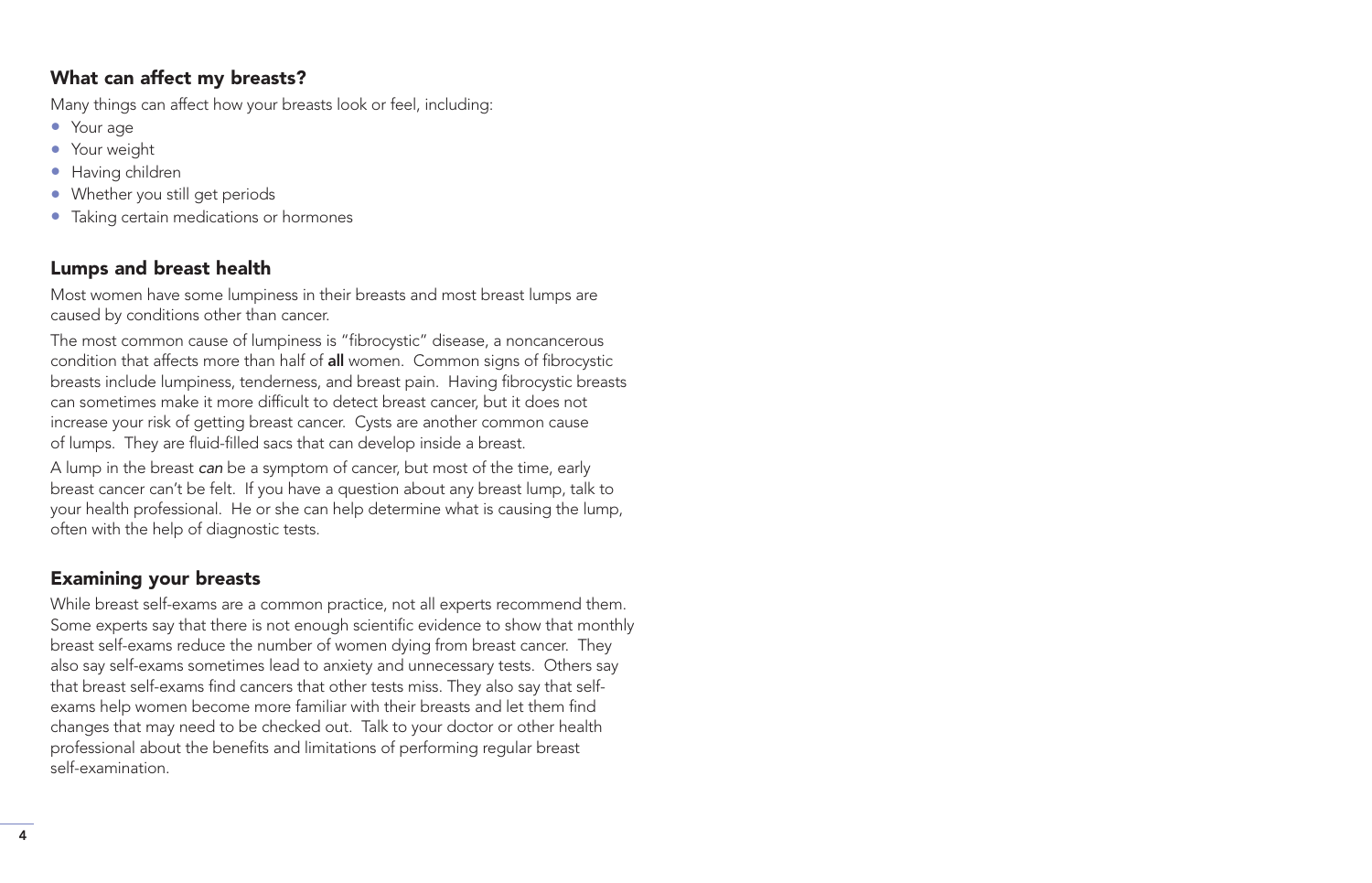# <span id="page-6-0"></span>About Breast Cancer

### Tumors and breast cancer

Sometimes breast cells become abnormal. These abnormal cells grow, divide, and create new cells that the body does not need and that do not function normally. The extra cells form a mass of tissue called a tumor.

Some tumors are "benign," or noncancerous. Benign tumors generally stay confined, don't spread to other parts of the body, and don't cause major health problems.

Other tumors are "malignant," or cancerous, and have the ability to spread and damage healthy cells in other parts of the body. Malignant breast tumors can spread to other tissues, such as lymph nodes, bone, liver, lungs, and brain, and can cause death.

# What causes breast cancer?

As with many types of cancer, medical experts do not know exactly what causes breast cancer. Almost all breast cancer, however, occurs in women. Breast cancer can develop in men, but it is very rare and accounts for less than half of 1 percent of all breast cancers.

Researchers do know that bumping, bruising, pinching, or touching the breast does not cause breast cancer. They also know that you cannot "catch" breast cancer from another person.

As scientists continue to research possible causes of breast cancer, they have identified certain factors that increase a woman's risk for breast cancer.

*"I take charge of my health by asking questions and getting as much information as I can."*

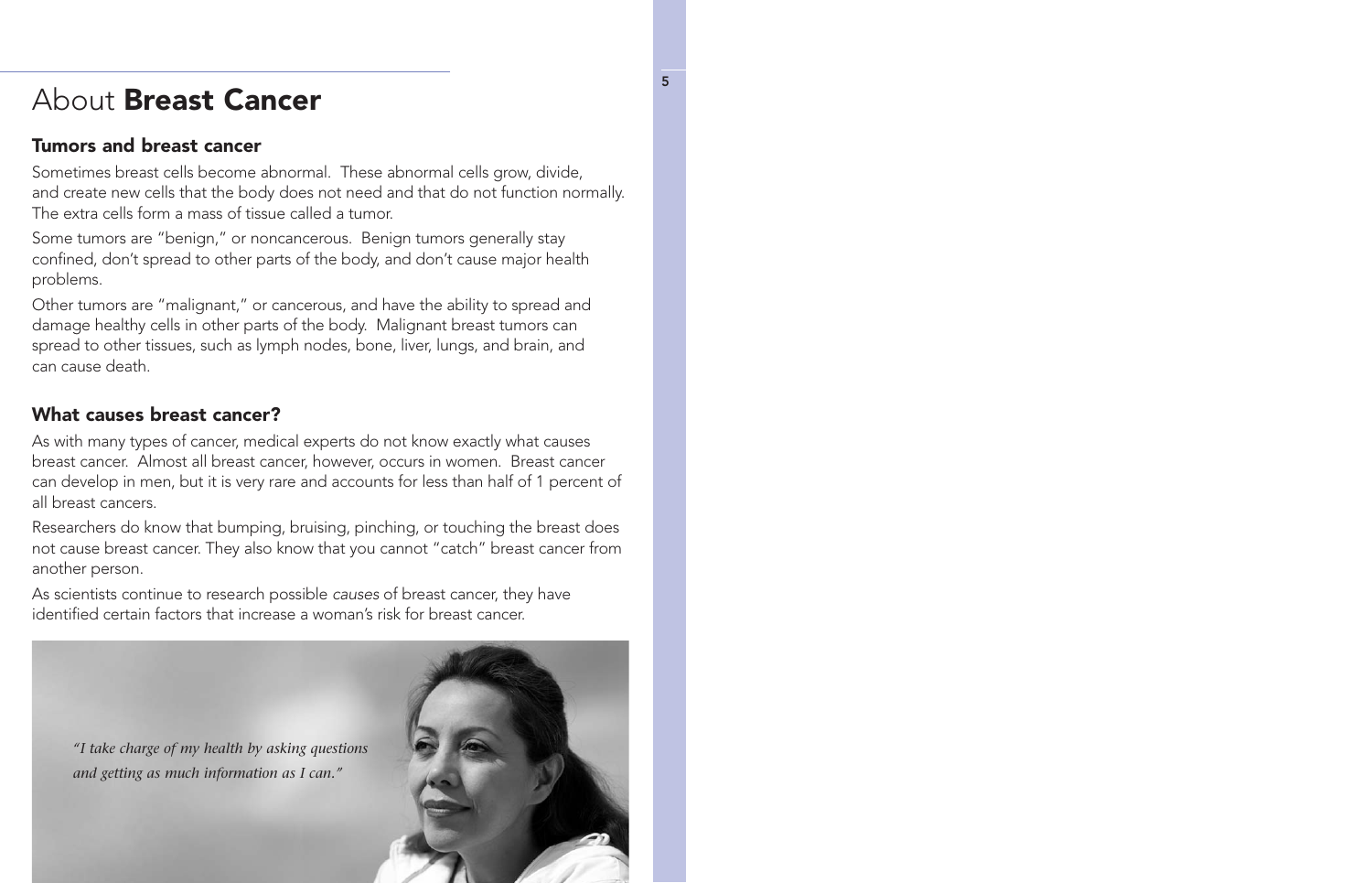#### What affects my risk for breast cancer?

- Age: The chance of getting breast cancer increases as a woman gets older. Most breast cancers occur in women after menopause. Breast cancer is extremely rare in women in their teens or early 20s and uncommon in women under age 40. In fact, 94 percent of new cases of breast cancer occur in women over the age of 40.
- Family History: A woman's risk of breast cancer increases if she has any close relatives with either breast or ovarian cancer on either side of the family. The risk is influenced by the closeness of the relatives, the total number of relatives with breast or ovarian cancer, and the age when the relatives were diagnosed. Be sure to tell your doctor if any of your relatives have had breast or ovarian cancer. If you don't have a family history of breast or ovarian cancer, remember that your risk is influenced by many other factors. Many women who develop breast cancer have no family history of the disease.

Many women who develop breast cancer have no family history of the disease. Remember that your risk is influenced by many factors.

- Race: Breast cancer is more common in some racial and ethnic groups than in others, though medical experts do not know why. Breast cancer occurs more often in white women than Hispanic, African American, Asian, or Native American women. African American women, however, are more likely to die of breast cancer than women of other racial and ethnic groups.
- Childbearing History: Not having children, or having your first child later in life (in your 30s and 40s) increases your chance of getting breast cancer.
- **Certain Medications:** Using hormone replacement therapy (HRT) for several years or longer after menopause may increase your risk. Talk to your doctor about the risks and benefits for you.
- **Personal History of Breast Cancer:** Women who have had breast cancer in one breast have an increased risk of getting breast cancer in the other breast.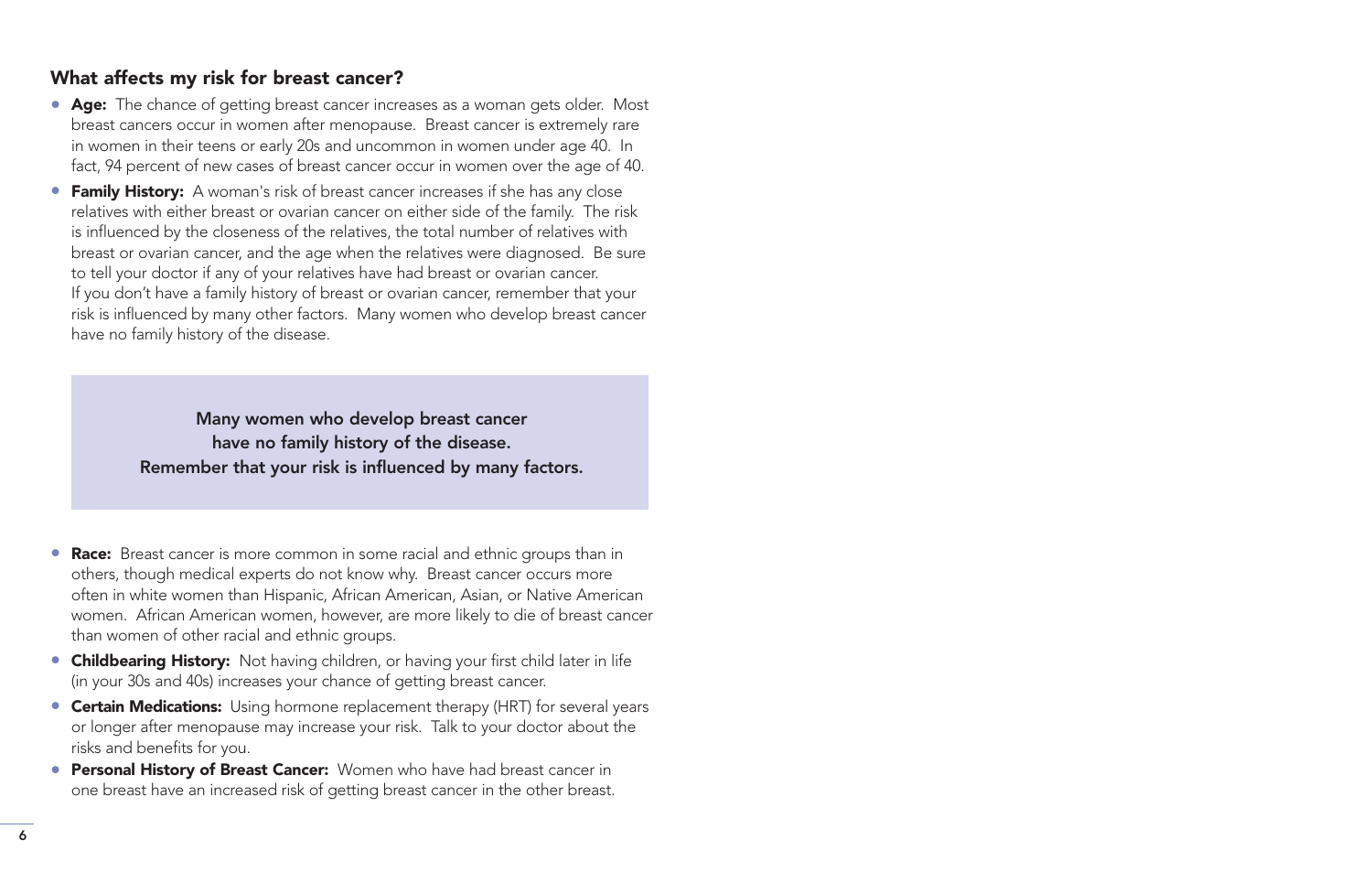#### Staying healthy and preventing cancer **7** and  $\frac{1}{7}$

Medical experts are still researching how to prevent cancer. The following are recommended to protect your overall health and may help reduce your risk for certain cancers:

- Eating five servings or more of fruits and vegetables each day
- Getting regular physical activity
- Maintaining a healthy weight
- Limiting alcohol intake to no more than one drink a day
- Not smoking, or quitting if you do smoke

Women at high risk for breast cancer may benefit from drug therapy.

#### What are the symptoms of breast cancer?

Most of the time, early breast cancer **does not** have any symptoms. As it grows, however, breast cancer can sometimes cause changes in how your breast looks or feels. Symptoms include:

- A lump that wasn't there before
- A lump that has changed
- A change in the size or shape of the breast
- Pain in your breast or nipple that doesn't go away
- Skin anywhere on the breast that is flaky, red, or swollen
- A nipple that is very tender
- A nipple that turns in (when it hasn't been like that before)
- Fluid coming from your nipple when not nursing a baby

If you have noticed any of these changes, check with your health professional. Breast symptoms are often caused by something other than cancer, but only your doctor can tell.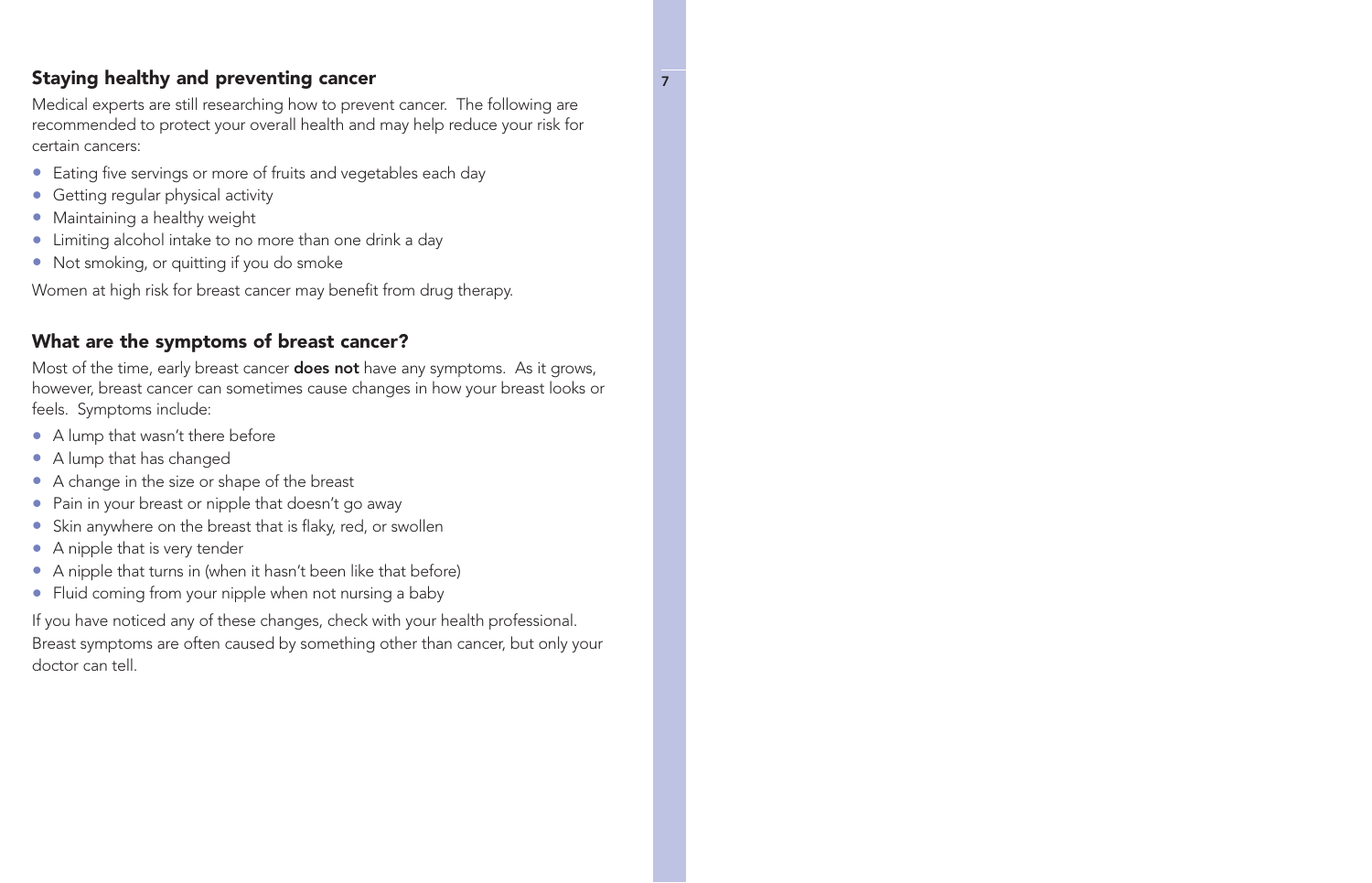#### Is breast cancer the most common cause of death for women?

No. Among all diseases that kill women age 40 and above, heart disease is the number one cause of death. Breast cancer is the fifth leading cause of death. Each year, approximately 40,000 women will die from breast cancer.

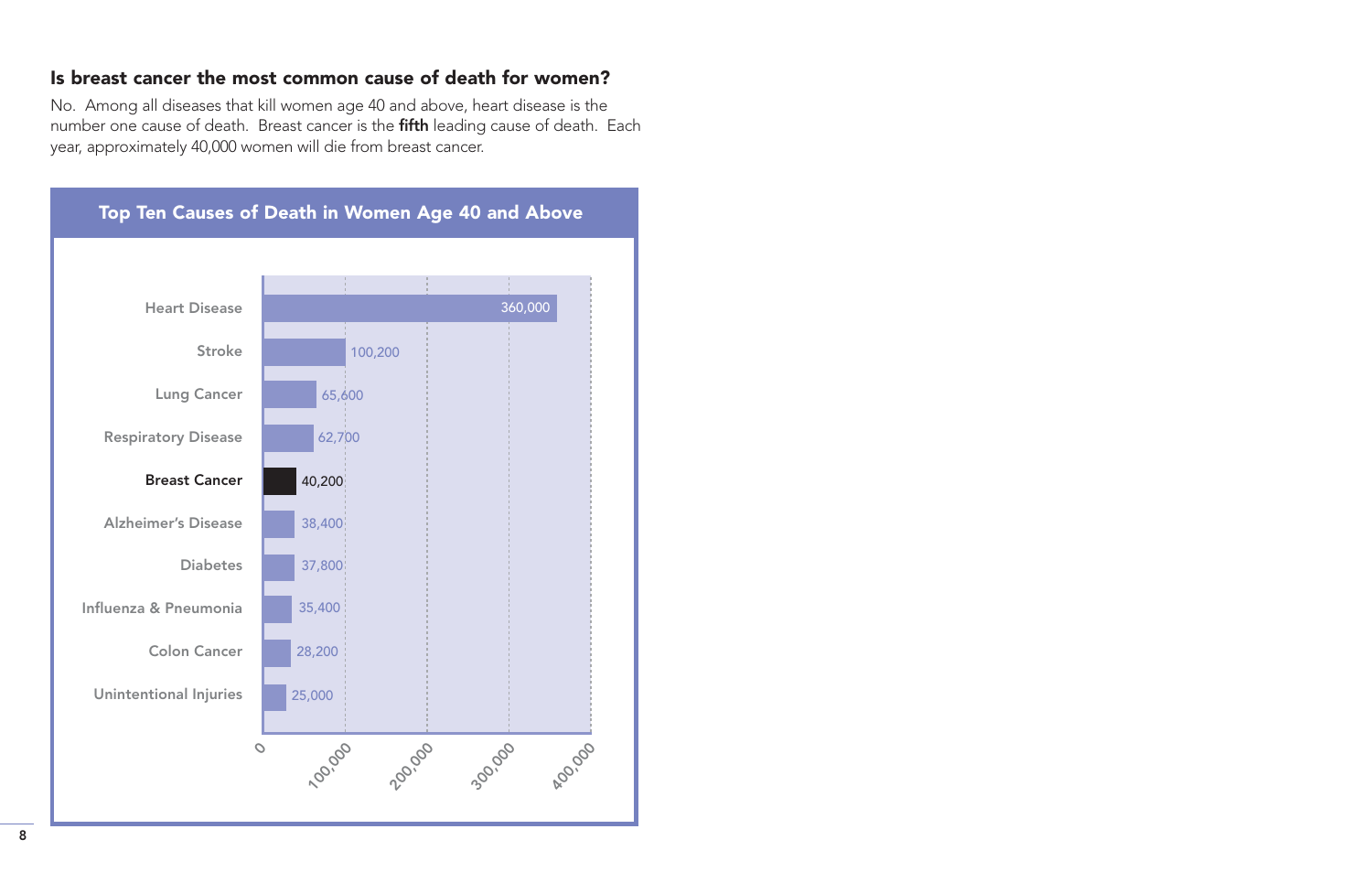#### How many women are affected by breast cancer?

Each year, approximately 210,000 women will be diagnosed with breast cancer and more than 40,000 women will die from it. Over her lifetime (from birth to death), a woman has about a 1 in 8 chance of being diagnosed with breast cancer, and a 1 in 34 chance of dying from it. As she gets older, her chance of getting or dying from breast cancer increases. See the chart below.

| <b>Women's Risk of Breast Cancer by Age</b> |                                        |                                           |  |
|---------------------------------------------|----------------------------------------|-------------------------------------------|--|
| <b>By Age</b>                               | <b>Getting</b><br><b>Breast Cancer</b> | <b>Dying from</b><br><b>Breast Cancer</b> |  |
| <b>Age 30</b>                               | 1 in 1,950                             | 1 in 19,180                               |  |
| <b>Age 35</b>                               | 1 in 550                               | 1 in 4,600                                |  |
| <b>Age 40</b>                               | 1 in 210                               | 1 in 1,600                                |  |
| <b>Age 45</b>                               | 1 in 100                               | 1 in 740                                  |  |
| <b>Age 50</b>                               | 1 in 53                                | 1 in 385                                  |  |
| <b>Age 55</b>                               | 1 in 33                                | 1 in 230                                  |  |
| <b>Age 60</b>                               | 1 in 22                                | 1 in 150                                  |  |
| <b>Age 65</b>                               | 1 in 16                                | 1 in 106                                  |  |
| <b>Age 70</b>                               | 1 in 13                                | 1 in 80                                   |  |
| <b>Age 75</b>                               | 1 in 11                                | 1 in 63                                   |  |
| <b>Age 80</b>                               | $1$ in $9$                             | 1 in 50                                   |  |
| <b>Age 85</b>                               | $1$ in $8$                             | 1 in 43                                   |  |
| <b>Over Age 85</b>                          | $1$ in $8$                             | 1 in 34                                   |  |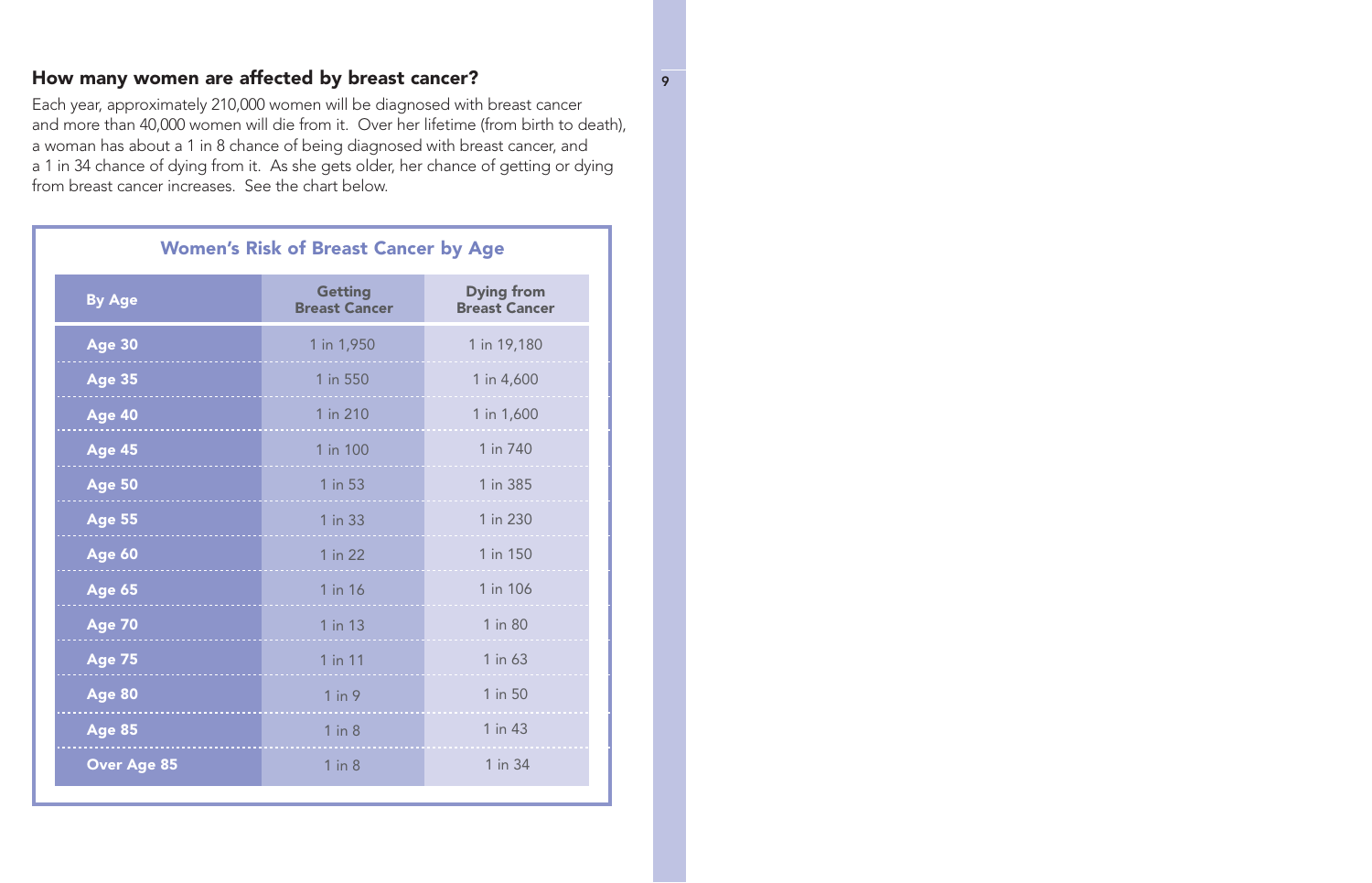# <span id="page-11-0"></span>Understanding Mammograms

# Mammograms: Why should I get one?

Regular mammograms are the best tool doctors have to find breast cancer early. A mammogram can show early signs of cancer long before you or your doctor can feel or see changes. When breast cancer is found and treated early, many women go on to live a long and healthy life.

> Regular mammograms are the best tool doctors have to find breast cancer early.

#### What is a mammogram and how is it done?

A mammogram is a low-dose x-ray picture of the breast. A woman stands in front of a mammography machine, and one of her breasts is placed on a clear plastic plate and gently, but firmly, pressed from another plate above her breast. The plates flatten the breast and keep it still, which helps produce a better mammogram image. The pressure lasts a few seconds and does not harm the breast. The same steps are repeated with the other breast. The plates of the machine are then tilted to take a side view of each breast. When done, a woman will have had two different x-rays, or views of each breast, for a total of four x-rays.

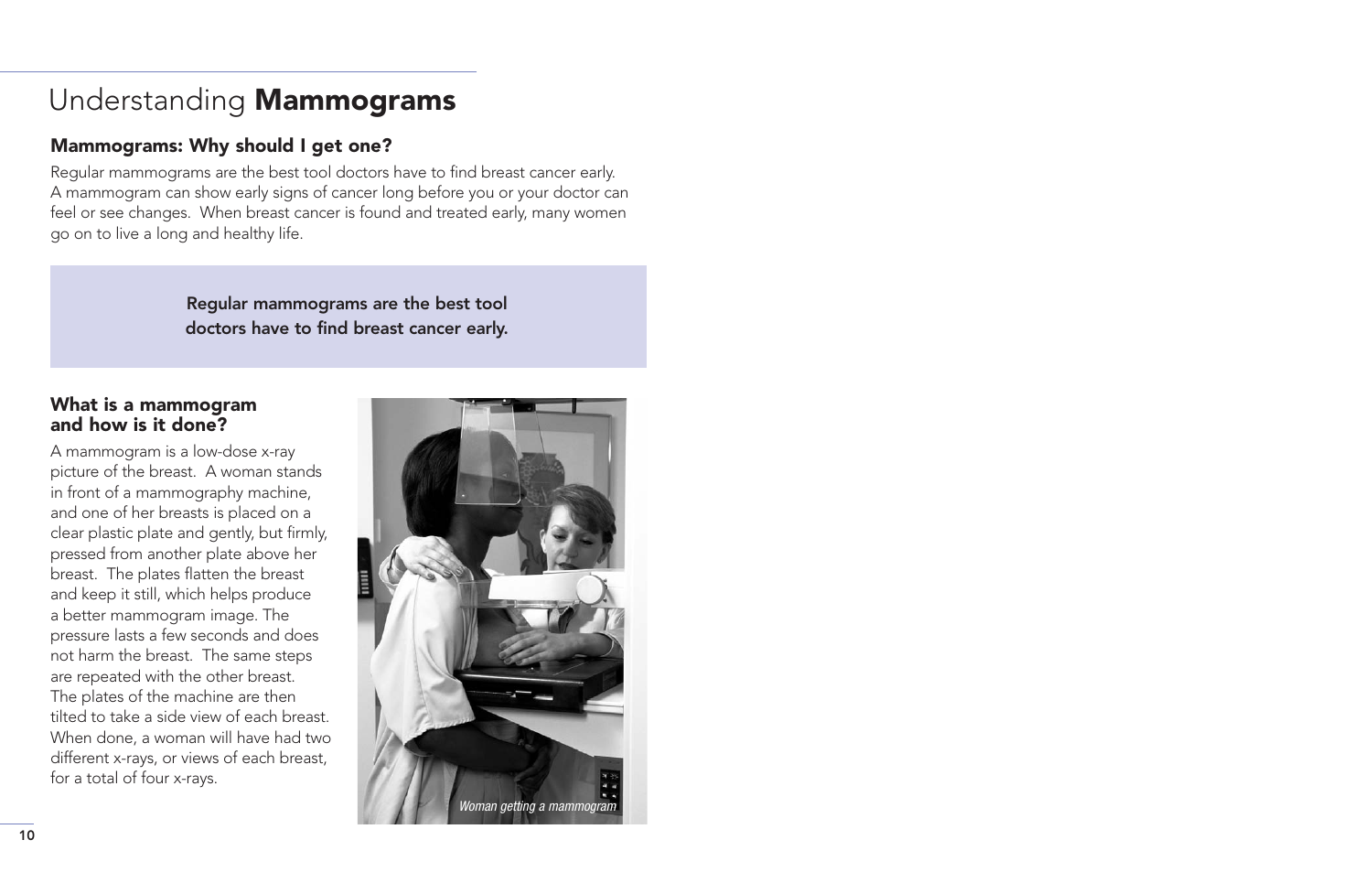#### Will the mammogram hurt? 11

Most women say that getting a mammogram is uncomfortable. A few women say that it is painful, although the pain doesn't last long. What you experience will depend upon the size of your breasts, how much your breasts need to be pressed, the skill of the technologist, and where you are in your monthly menstrual cycle.



#### How does mammography work?

The mammography machine produces a mammogram, or a black-and-white x-ray of the breast on a large sheet of film. A doctor, usually a specialist called a radiologist, then views the film carefully. Radiologists are medical doctors who have special training in diagnosing diseases by examining x-rays. The radiologist will carefully look at or "read" your mammogram, interpreting it for signs of cancer or other problems. The breast image on a mammogram varies a great deal from woman to woman, and there is a wide range in what is considered normal. That is why radiologists prefer to compare your mammogram with any previous ones you have had. This makes it easier to find small changes and detect cancer as early as possible.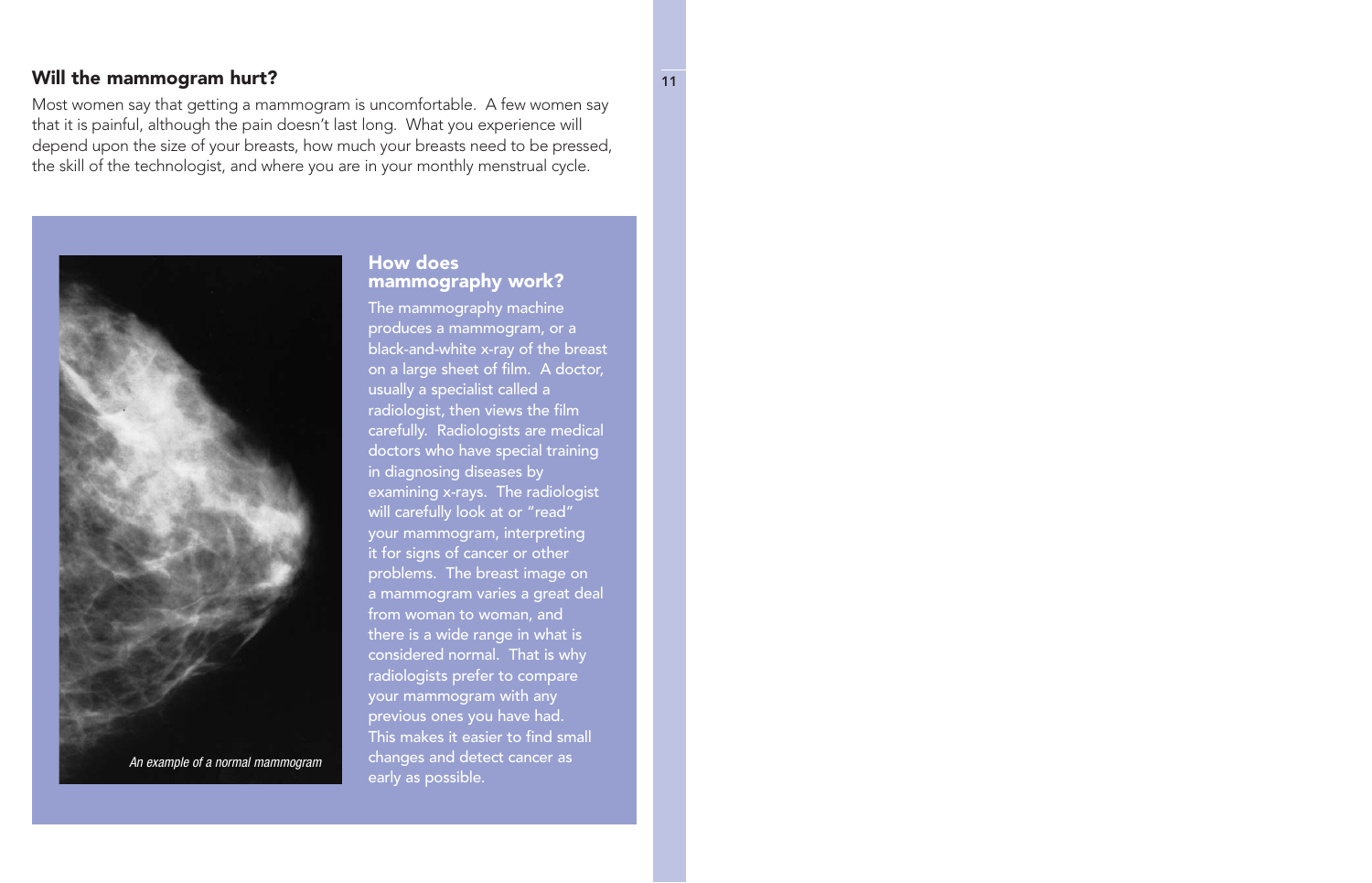#### Questions to ask your doctor or mammogram facility

When getting a mammogram, consider asking:

- What's involved in getting a mammogram? How long will I be there?
- Do you have my previous mammograms?
- When will my doctor get the results?
- When and how will I learn about the results?
- When will I need to schedule my next mammogram?

# When do I get the results?

The way you get the results of your mammogram varies by facility. At many facilities, the radiologist reads the mammogram in a few days to a few weeks and sends the results to you and your doctor. Some facilities ask you to wait several hours while the radiologist reads it that day.

Almost all facilities ask you to wait until the mammogram film is developed and checked to make sure it is clear and doesn't need to be redone. Keep in mind that the technologist can only say if the film is of good quality. She cannot read the film or tell you the results of your mammogram.

Before you get your mammogram, ask when and how you will get the results. All facilities are required by law to give you a written report of your mammogram results within 30 days – sooner if your results are abnormal. If you do not receive a report of your results within 30 days, contact your health professional or the mammography facility.

#### What can affect my mammogram?

Surgery and major injuries can affect your mammogram. Be sure to tell your health care team if you have had breast reduction, breast reconstruction, or breast implants. Women with certain surgical procedures may need additional x-ray pictures taken during their mammogram.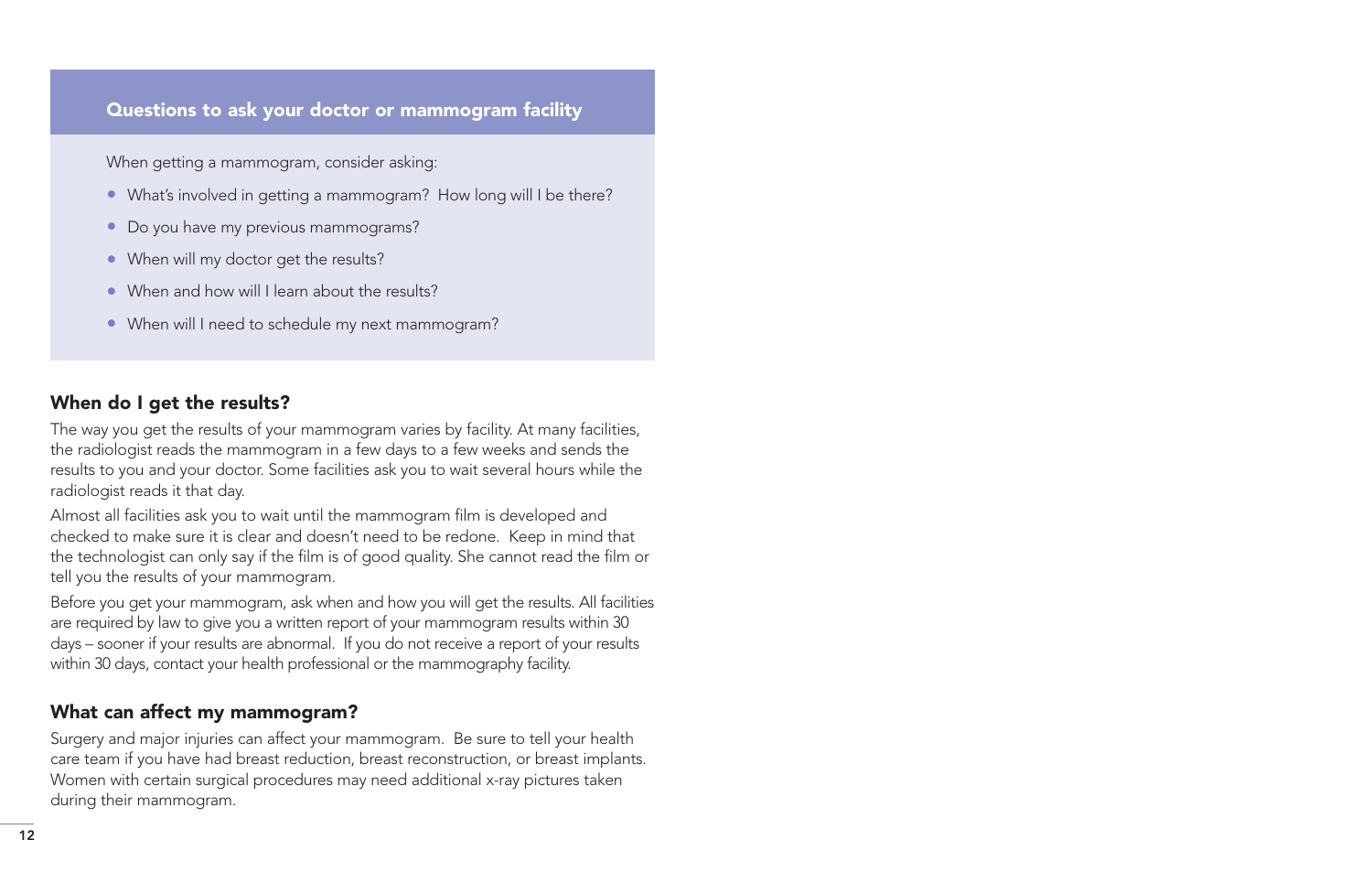#### When should I get a mammogram? The state of the state of the state of the state of the state of the state of the state of the state of the state of the state of the state of the state of the state of the state of the state

Most medical experts agree that women who have no previous breast symptoms or problems should begin getting mammograms at age 40. (They no longer recommend getting a baseline mammogram at age 35.) Experts' opinions vary on how often women should get mammograms, but most recommend that a woman get a mammogram every one or two years. Talk to your doctor if you have any breast symptoms or a family history of breast cancer. You may need to get tested earlier or more frequently.

#### Screening and diagnostic mammograms

Mammograms are used for two main reasons: screening and diagnosis. Screening mammograms are used to check women who have no signs or symptoms of breast cancer. It usually involves two x-rays of each breast. The goal of a screening mammogram is to find cancer early, when it is too small to be felt by a woman or her doctor. Finding breast cancer early greatly increases a woman's chance for successful treatment.

Diagnostic mammograms are used when a woman has breast symptoms or an abnormal mammogram. During a diagnostic mammogram, different pictures are taken to carefully study the breast. In most cases, special images magnify a small area of the breast, making it easer to read. Sometimes a woman will receive a diagnostic mammogram shortly after her screening mammogram. It is used to examine abnormalities found on the first mammogram.

> *"I was worried when my doctor told me to come back for another mammogram. I did, and everything was fine. They just wanted to take additional pictures to be sure."*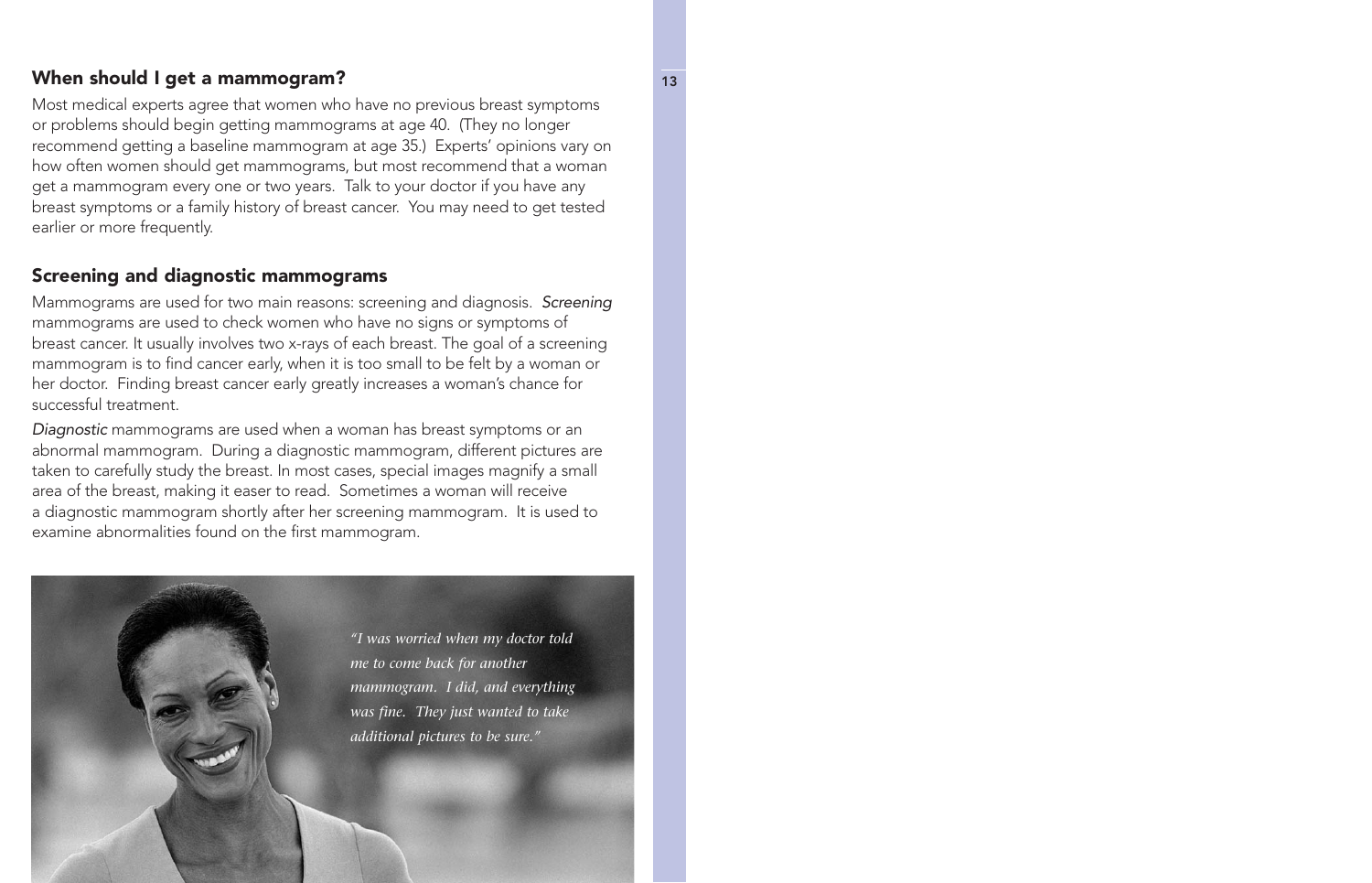#### Tips for getting a mammogram

- When possible, try to avoid scheduling your mammogram when your breasts are tender or swollen, such as the week before or during your period.
- On the day of the exam, don't wear deodorant, perfume, or talcum powder. Sometimes ingredients in these products can show up as white spots on a mammogram.
- You may find it more comfortable to wear a top with a skirt or pants, instead of a dress. This way you'll only have to remove your top during the mammogram.
- Be prepared to describe any breast symptoms, changes, or problems to your health care team. They may also ask you about your medical history, such as prior surgeries or injuries, hormone use, and family or personal history of breast cancer.
- If you are changing mammogram facilities or seeing a new doctor, try to arrange for your previous mammograms to be sent to the facility before your appointment. This will help the radiologist check for changes in your breasts.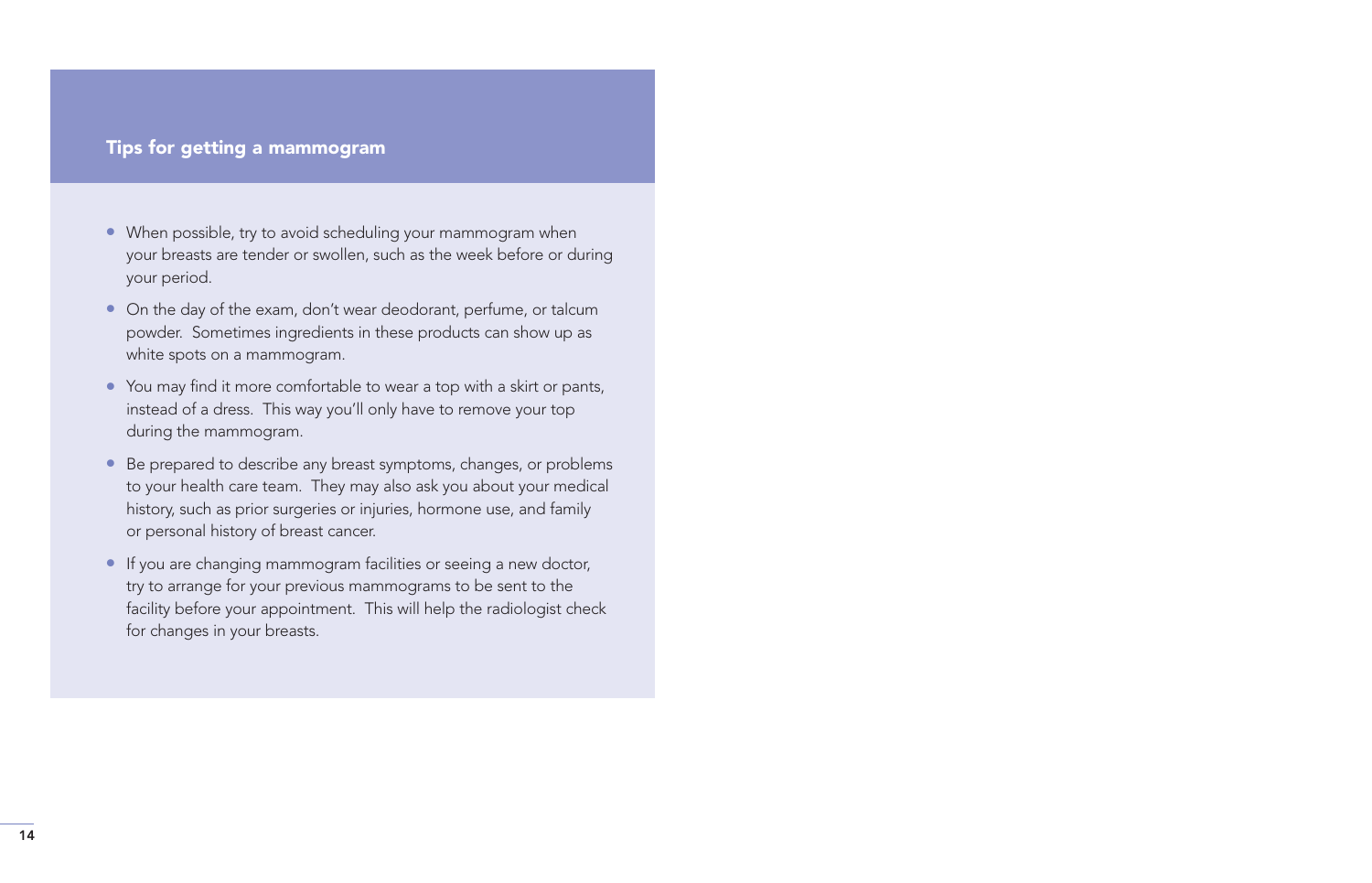### How accurate is a mammogram? The state of the state of the state of the state of the state of the state of the state of the state of the state of the state of the state of the state of the state of the state of the state o

Getting regular mammograms is the most effective way to detect changes in the breast, but the test is not perfect. Sometimes a woman's mammogram will show signs of abnormalities, but further testing will show that there is no cancer. Other times, a woman's mammogram will appear to be normal, when she actually had signs of cancer. Not all cancers show up on a mammogram, or they can be difficult to see. Before menopause, women tend to have dense breast tissue that is harder to read on a mammogram. As women age and go through menopause, their breasts change and signs of breast cancer are easier to detect.

If 1,000 women over age 40 get a mammogram:

- 920 will have a normal mammogram (although a small number of these women will have a cancer that was missed by the mammogram).
- 80 will have an **abnormal mammogram** and require further tests.

After further testing, results will show:

- 76 do not have breast cancer.
- 4 have cancer.

### New technologies

Research is being done to study new ways of taking images of the breast and detecting cancer early. They include:

- MRI, or magnetic resonance imaging
- CAT, or computerized axial tomography scans
- PET, or positron emission tomography scans

These tests may help make a diagnosis after a woman has had an abnormal mammogram. The effectiveness of these new techniques in screening large numbers of women without signs or symptoms of breast cancer is uncertain.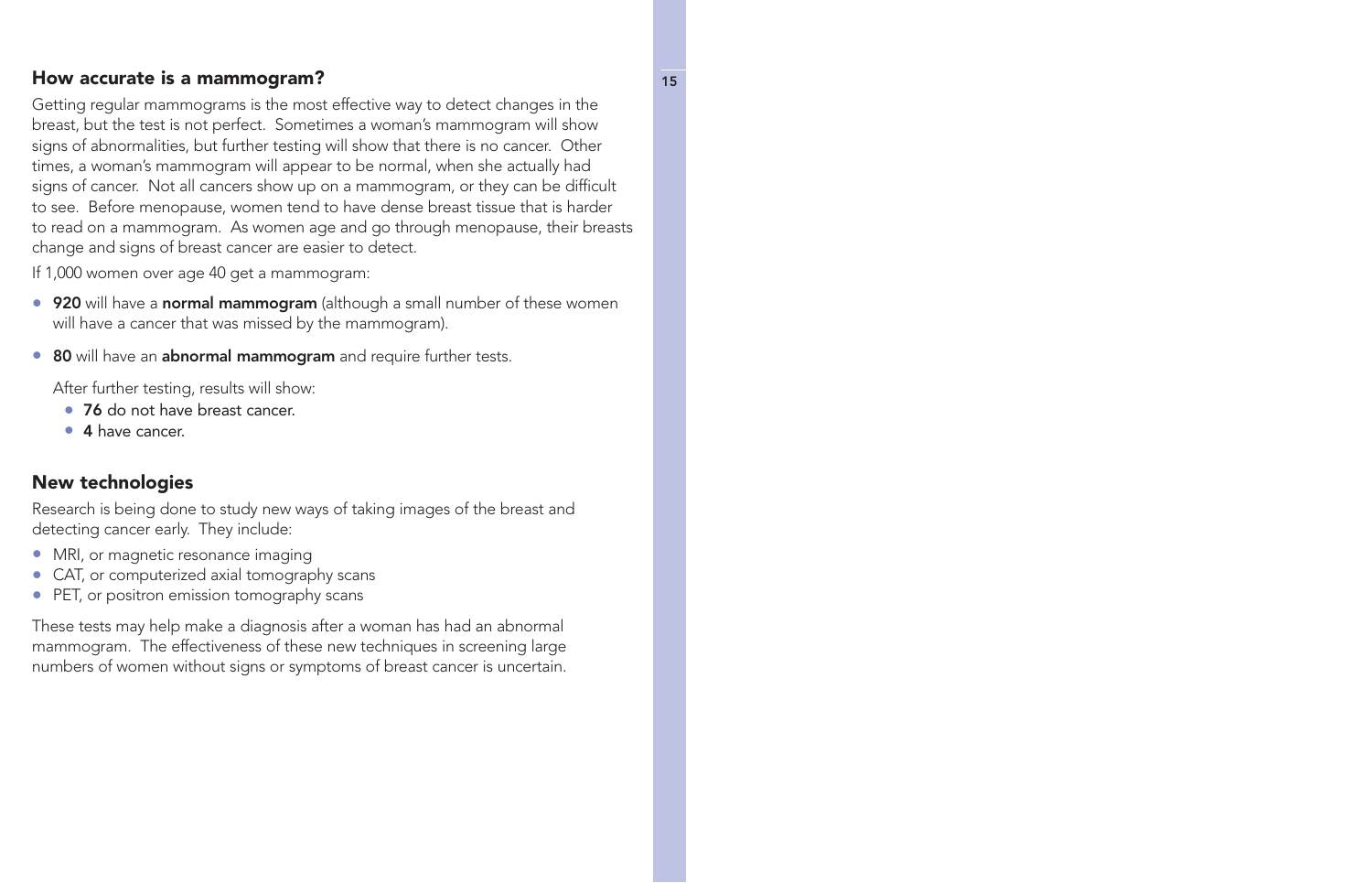# <span id="page-17-0"></span>After the **Mammogram**

# What if my mammogram is normal?

Ask your health professional when you should get your next one and continue to get mammograms on a regular basis. Also, find out how often your health plan covers them. Some plans pay for screening mammograms once a year; others pay for them every two years.

### What if my mammogram is abnormal?

Do not panic. Mammograms find many conditions that are not cancer. Most women who need further exams or testing do not have cancer. Some of the usual follow-up exams and tests are described below. The tests your doctor recommends will depend on what showed up on your mammogram.

#### 1. Additional Diagnostic Mammograms

A doctor may ask for additional diagnostic mammograms to get different or bigger views of a particular area of a breast. These views supplement what a doctor sees on a regular mammogram, letting him or her examine an area more carefully.

#### 2. Ultrasound

An ultrasound is a test that can be used to supplement (not replace) a mammogram. It uses sound waves to make pictures of the breast. This test is more commonly used in younger women or women with dense breast tissue. The doctor or technician views the picture on a monitor.

#### 3. Exams by Specialists

Your doctor may send you to a specialist, such as a breast specialist or surgeon, for a physical exam or other tests. It does not necessarily mean you have cancer or need surgery. Breast specialists are experienced in conducting physical exams of the breasts, diagnosing breast problems, and performing biopsies (described on the next page).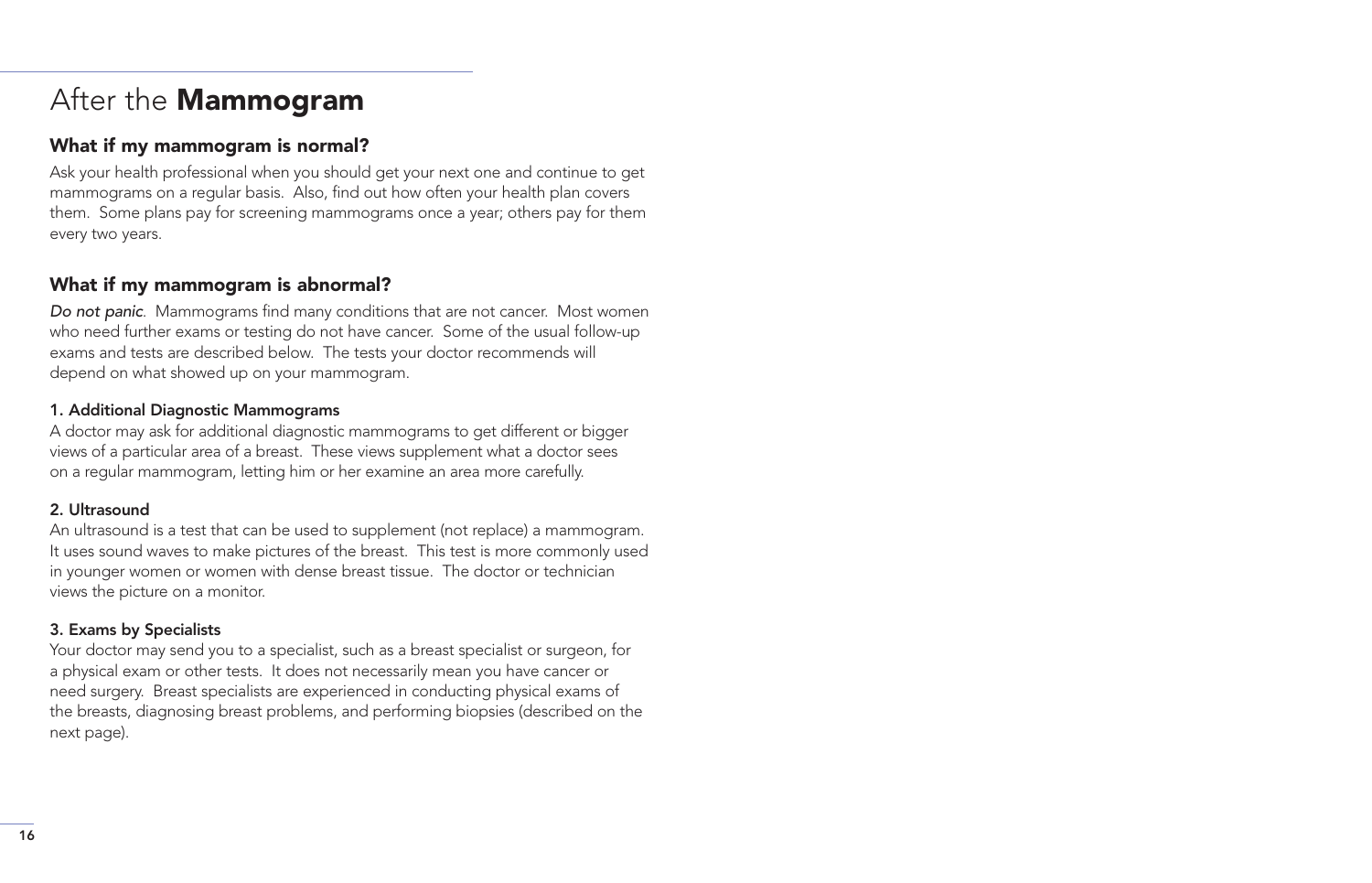*"Take time and get screened. I did, and my breast cancer was detected early and treated."*

#### 4. Biopsy

A biopsy involves removal of small samples of breast tissue, which can be done with a needle or through surgery. A needle biopsy is usually performed in the doctor's office. A woman receives a shot in the breast to numb the area, and the doctor inserts a needle to withdraw some tissue. A surgical biopsy is usually performed at a surgical center, the doctor's office, or a hospital. Typically, a woman will receive sedation (medication to help her feel relaxed and drowsy) before the surgeon makes a small cut in the skin of the breast. He or she removes a small piece of breast tissue in the suspicious area and sends it to a laboratory. A pathologist (a doctor who specializes in diagnosing diseases) examines the sample under a microscope to see if cancer cells are present.

#### What happens if they find breast cancer?

For many women, treatment for breast cancer begins within a few weeks after the diagnosis. Usually, a woman has time to learn about her options and doesn't have to make an immediate decision. She can discuss her treatment choices with her doctor, get a second opinion, talk to friends, or learn from other women with cancer. Not all breast cancers are treated the same way, and different treatments have different advantages and disadvantages. It is normal to feel some shock and stress, making it hard to process information at first or even to ask questions. Some women find it helps to make a list of questions, take notes, or have a family member or friend with them when they talk to the doctor. The most important thing is that a woman feels informed of her options and comfortable with her decision.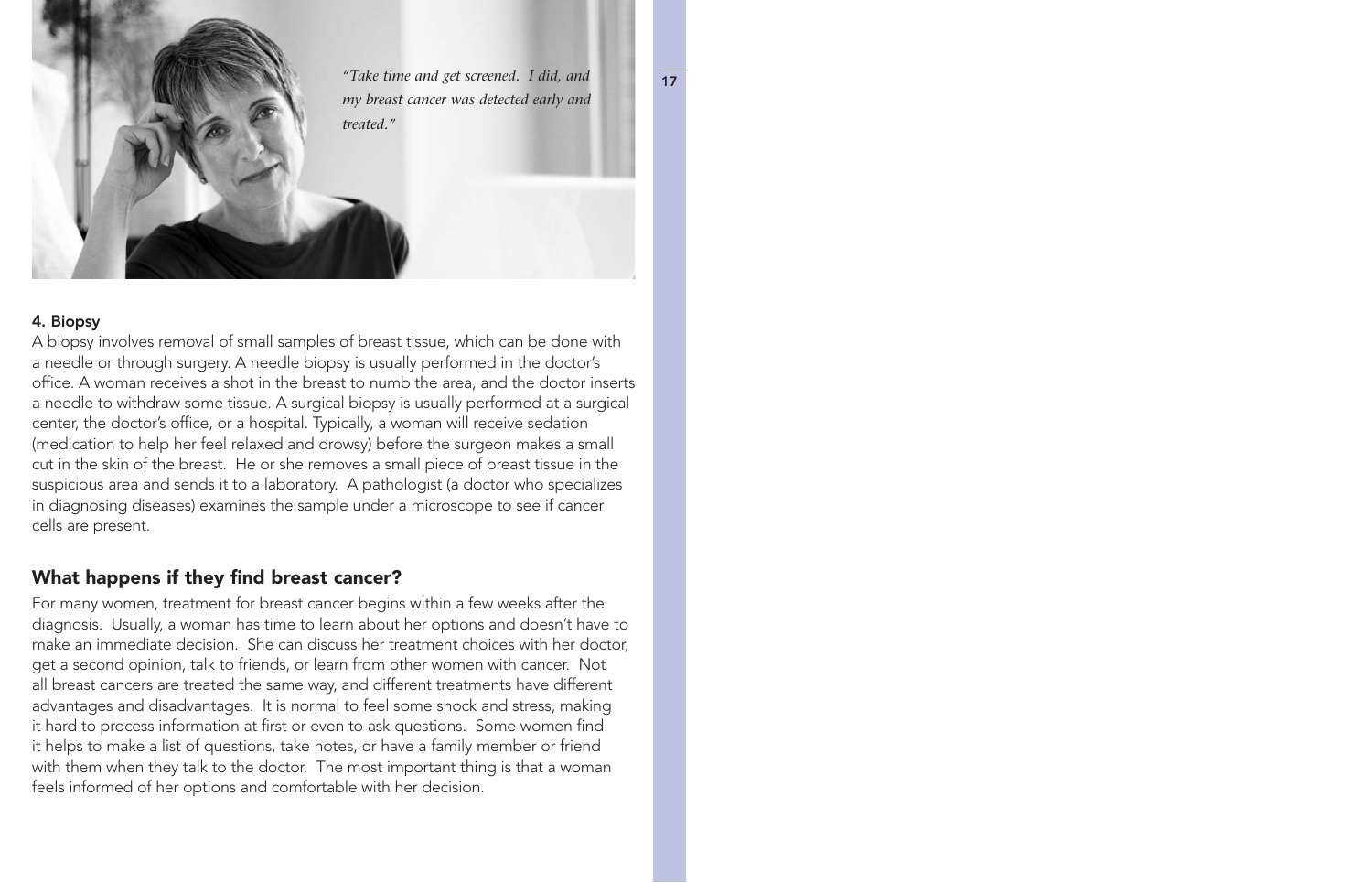# How is breast cancer treated?

There are many different types of treatments available for breast cancer. A woman will most likely be sent to a doctor who is an expert in a particular type of treatment. This may be an oncologist, surgeon, or other kind of specialist. Each of these doctors has extra training and experience in the type of treatment they offer. Understanding all the options and talking to her primary doctor may help a woman choose the treatment that is best for her. Common treatments for breast cancer include one or more of the following:

- Surgery involves an operation in which some of or the entire breast is removed. Several types of surgeries are used in breast cancer, so ask your doctor to explain your options, the pros and cons of each, and how they will affect how your breast looks. Surgery is the most common treatment for breast cancer.
- Radiation therapy uses special high-energy x-rays and other types of radiation to kill cancer cells.
- Chemotherapy uses drugs to kill or stop the growth of cancer cells.
- Hormone therapy removes hormones or blocks their action to stop cancer cells from growing.

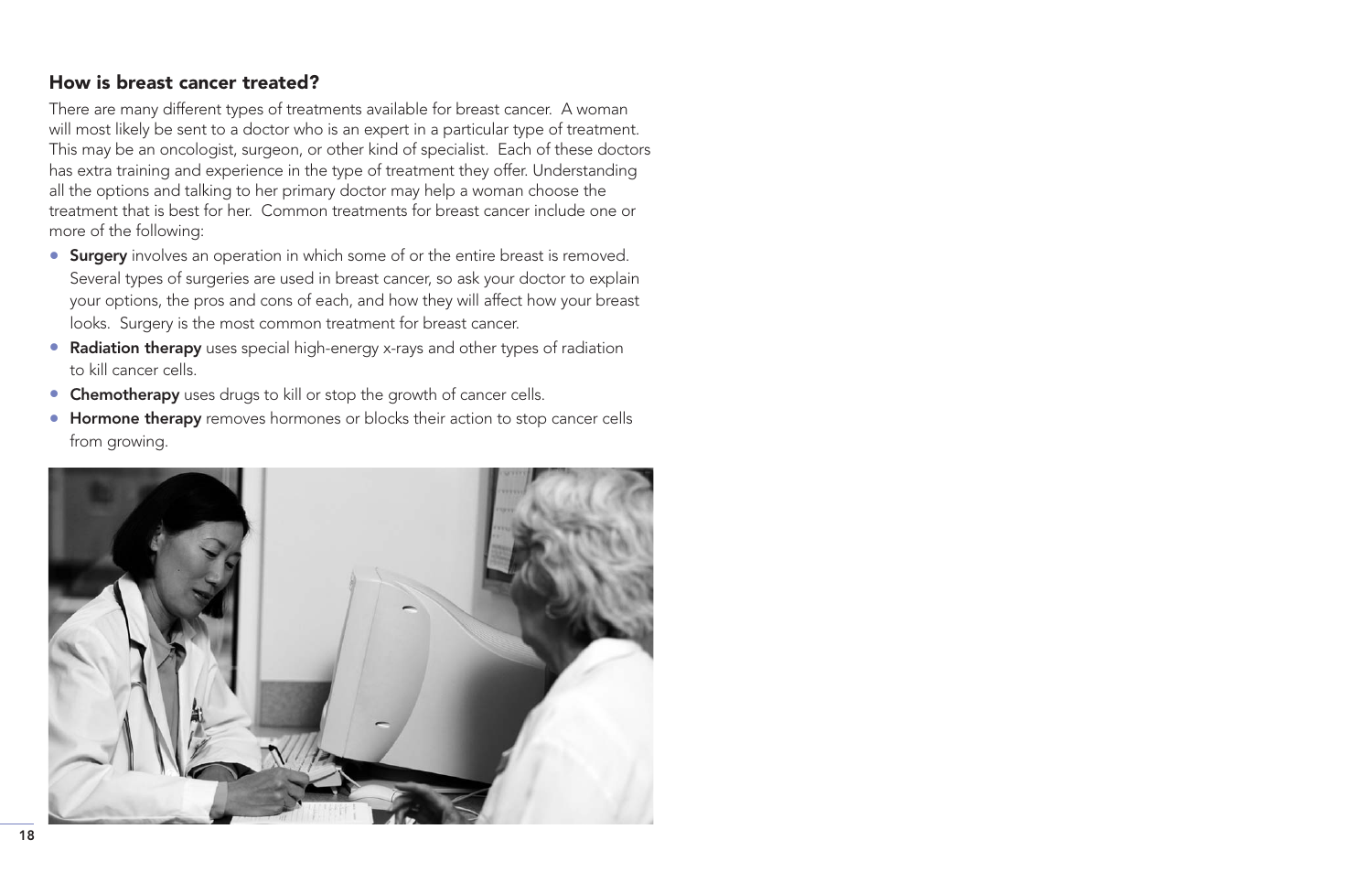# <span id="page-20-0"></span>Resources

# Where can I get a mammogram?

If you have a regular doctor, talk to him or her about getting a mammogram. Most private health insurance companies, HMOs, Medicaid, and Medicare pay for part or all of the cost of mammograms. Check with your plan for details or if you have any questions about your coverage. If you don't have health insurance and need help finding a low-cost or free mammogram, check with your local hospital, health department, women's center, or other community groups.

The Centers for Disease Control and Prevention (CDC) also has a program called the National Breast and Cervical Cancer Early Detection Program. It works with health departments and other groups across the country to provide free or low-cost mammograms for women who qualify. To find out more about this program, please call your local health department or the numbers below.



# Who can I talk to if I have additional questions?

Talk to your health professional. You can also call the National Cancer Institute's Cancer Information Service (CIS) at 1-800-4CANCER (1-800-422-6237). CIS Information Specialists can answer your questions about mammograms, breast cancer, and other issues in English or Spanish from 9:00 AM to 4:30 PM in your time zone. If you have TTY equipment, the number is 1-800-332-8615. Information about CDC programs and services is also available at 1-800-CDC-INFO (1-800-232-4636). Call 1-800-MEDICARE (1-800-633-4227) for information about Medicare.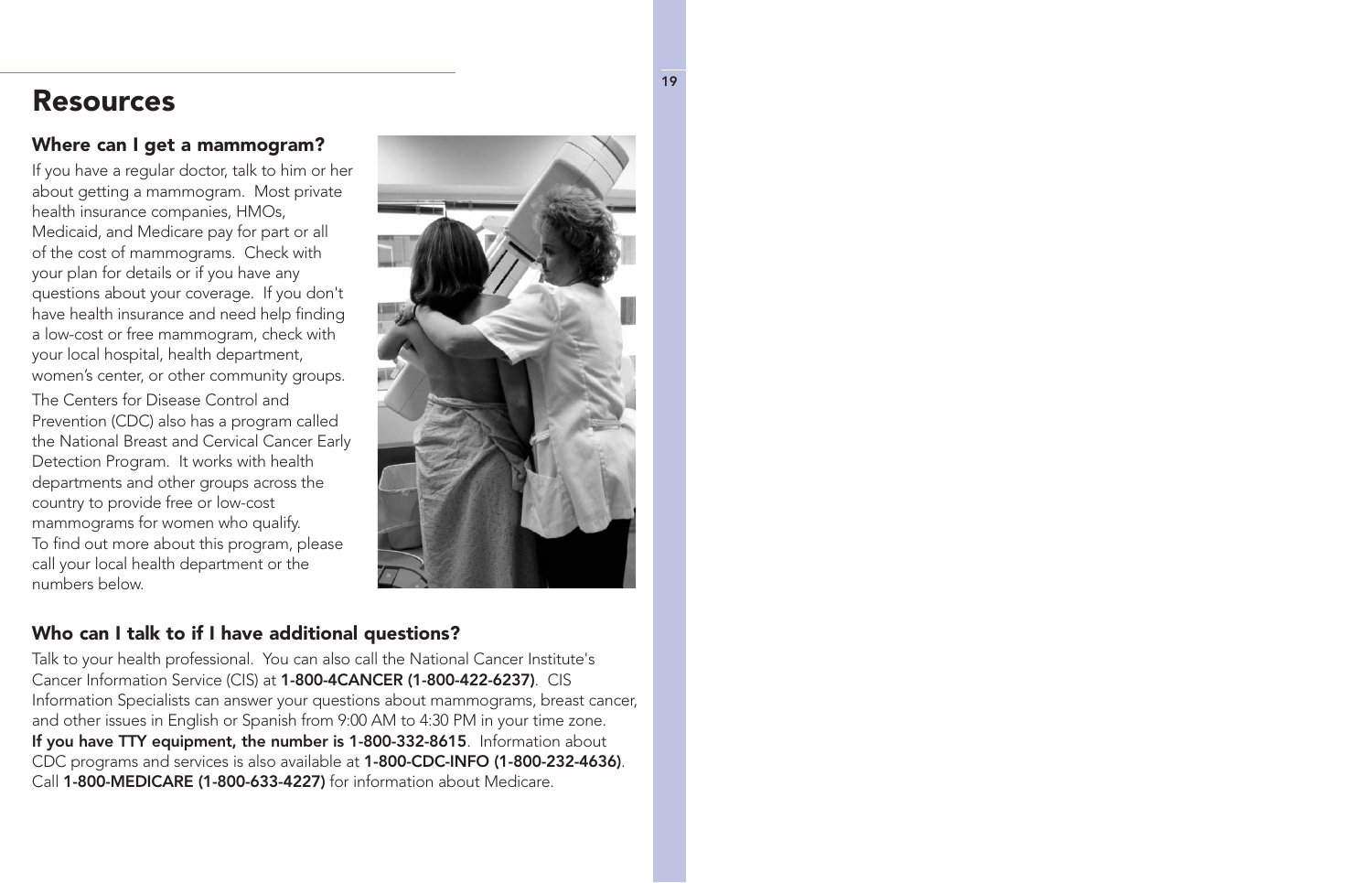#### Where can I learn more?

For information on the World Wide Web or Internet, check out these sites:

[www.cdc.gov/cancer/nbccedp](http://www.cdc.gov/cancer/nbccedp) – CDC's National Breast and Cervical Cancer Early Detection Program

[www.cancer.gov](http://www.cancer.gov) – The National Cancer Institute

[www.medicare.gov](http://www.medicare.gov) – Resources for Medicare information

[www.fda.gov/cdrh/mammography](http://www.fda.gov/cdrh/mammography) – The Food and Drug Administration (FDA) provides a list of approved mammogram facilities on its website.

[www.healthfinder.gov](http://www.healthfinder.gov) - This online health information resource links consumers to carefully selected federal and nonprofit websites from more than 1,500 health-related organizations. Type "mammograms" (or other term) to search for more information.

#### Please note additional resources or questions here: